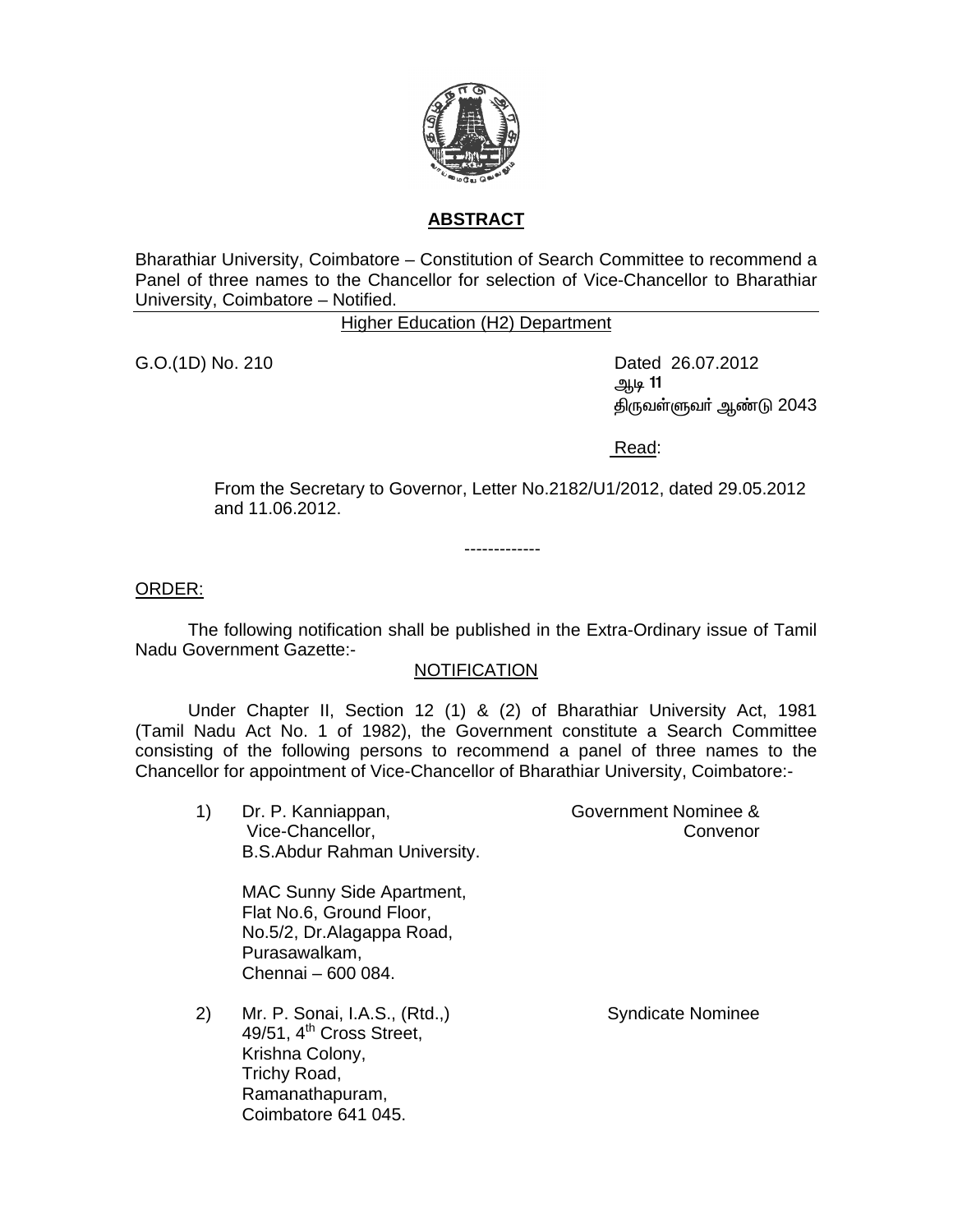Senate Nominee

3) Mr. S. Saravanakumar, Associate Professor & Head, Department of Management, Kamban College of Arts and Science, Sulthanpet, Sulur (T.K) Coimbatore 641 669.

 2. Dr. P. Kanniappan, Vice-Chancellor, B.S.Abdur Rahman University will be the Convenor of the above Search Committee.

 3. The above committee is requested to recommend a panel of three names along with their Bio-data to the Chancellor of Bharathiar University, Coimbatore.

(BY ORDER OF THE GOVERNOR)

## T.S.SRIDHAR ADDITIONAL CHIEF SECRETARY TO GOVERNMENT

To

The works Manager, Government Central Press, Chennai -79 ( 2 copies ) The Vice Chancellor, Bharathiar University, Coimbatore The Registrar, Bharathiar University, Coimbatore The Members concerned through University. The Secretary to Governor, Raj Bhavan, Chennai -22. Copy to The Chief Minister's Office, Chennai -2 The Senior P.A. to Minister (Higher Education) Chennai-2 The Private Secretary to Additional Chief Secretary, Higher Education Department, Chennai-9. Higher Education (H1 / K / I) Department , Chennai -9. SF/SC

//Forwarded/By Order//

Section Officer.